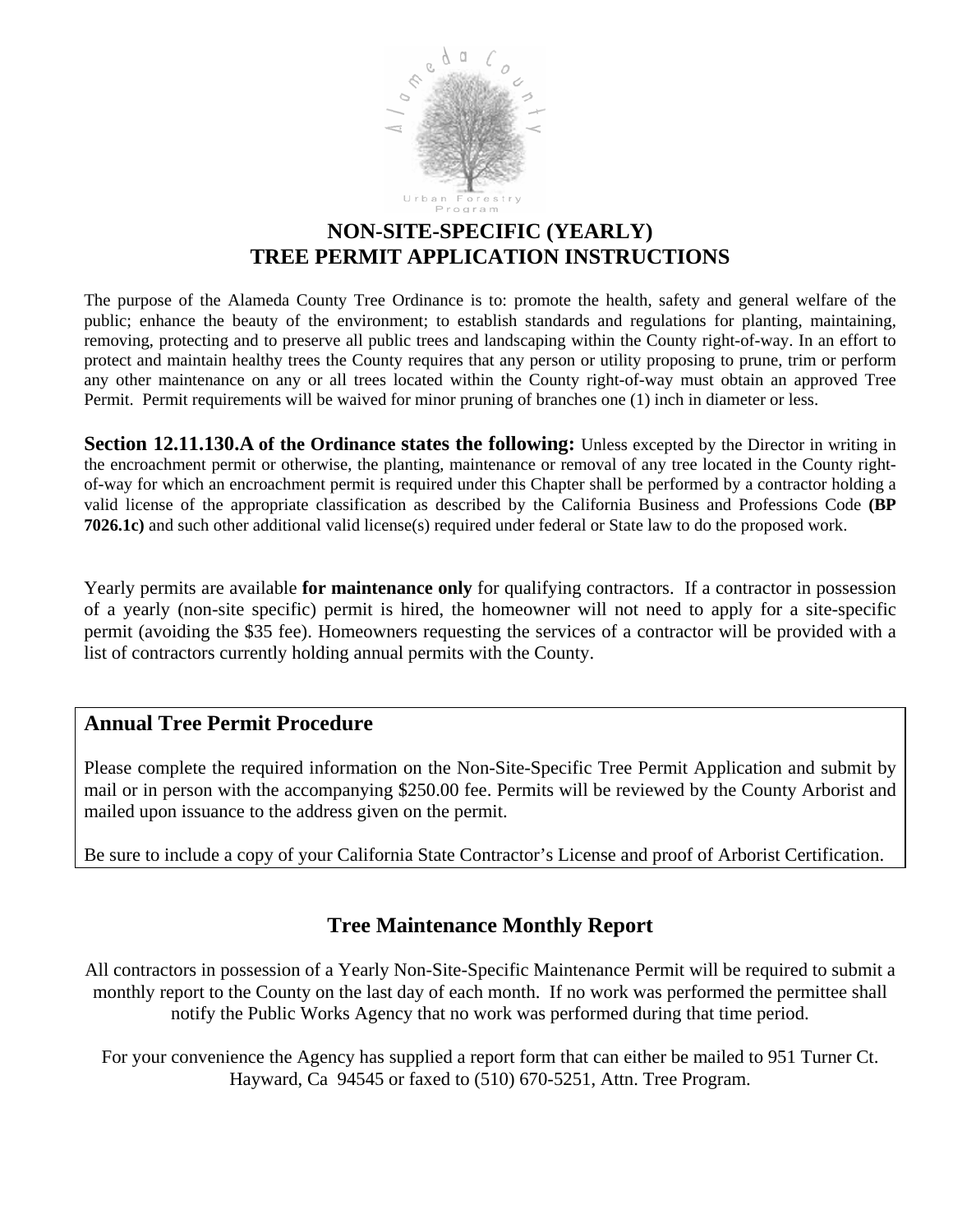# **NON-SITE-SPECIFIC (YEARLY) TREE PERMIT APPLICATION (Tree Maintenance Only)**

#### **COUNTY OF ALAMEDA PUBLIC WORKS AGENCY**

399 Elmhurst St., Hayward, CA 94544 \* Phone: (510) 670-5500 \* Fax: (510) 670-5251



|  | <b>Permit Number:</b> |
|--|-----------------------|
|--|-----------------------|

**Permit Expiration Date:** 

**Applicable Fee: \$\_\_250.00\_\_\_ (Fees are non-refundable) Date Paid:** Permit Issuance Date:

## **Contractor Information**

| <b>Company Name:</b>       | <b>Fax Number:</b>           |  |
|----------------------------|------------------------------|--|
| <b>Owner/Contact Name:</b> | <b>Contact Number:</b>       |  |
| <b>Company Address:</b>    | <b>Email Address:</b>        |  |
|                            |                              |  |
|                            | Contractor's License #:      |  |
| <b>Phone Number:</b>       | <b>Certified Arborist #:</b> |  |

County Arborists maintain the authority to monitor and inspect work to insure compliance with the Alameda County Tree Ordinance (Sec. 12.11.220A)

All tree work is to be done in accordance with the *International Society of Arboriculture Tree Pruning Guidelines* (ISA, 1995) and the *Standard Practices for Tree Care Operations: Tree, Shrub, and other Woody Plant Maintenance* (ANSI A300-1995) and must be performed by a licensed contractor. Tree topping or "heading back" a street tree is not permitted under the Alameda County Tree Ordinance (Sec. 12.11.120A).

**I agree to furnish to the Public Works Agency a monthly report signed by an authorized agent of the contractor regarding that work. The report shall contain the following information:** 

- **1. The property address where the work was performed;**
- **2. The name, address and phone number of the property owner;**
- **3. If different than (2) above, the name, address and phone number who retained the contractor; and,**
- **4. A detailed description of the maintenance work performed including, by way of example, the number and type of trees maintained.**

**The report shall be provided to the Public Works Agency on the last day of each month unless no permitted work has been performed in the preceding 30 day period, in which case the permittee shall notify the Public Works Agency that no work was performed in that time period.** 

**This permit shall be valid for a period of one year from the date of issuance.** 

**I agree to comply with all of the provisions, conditions, and other requirements of this Permit:** 

**Signature of Applicant:**